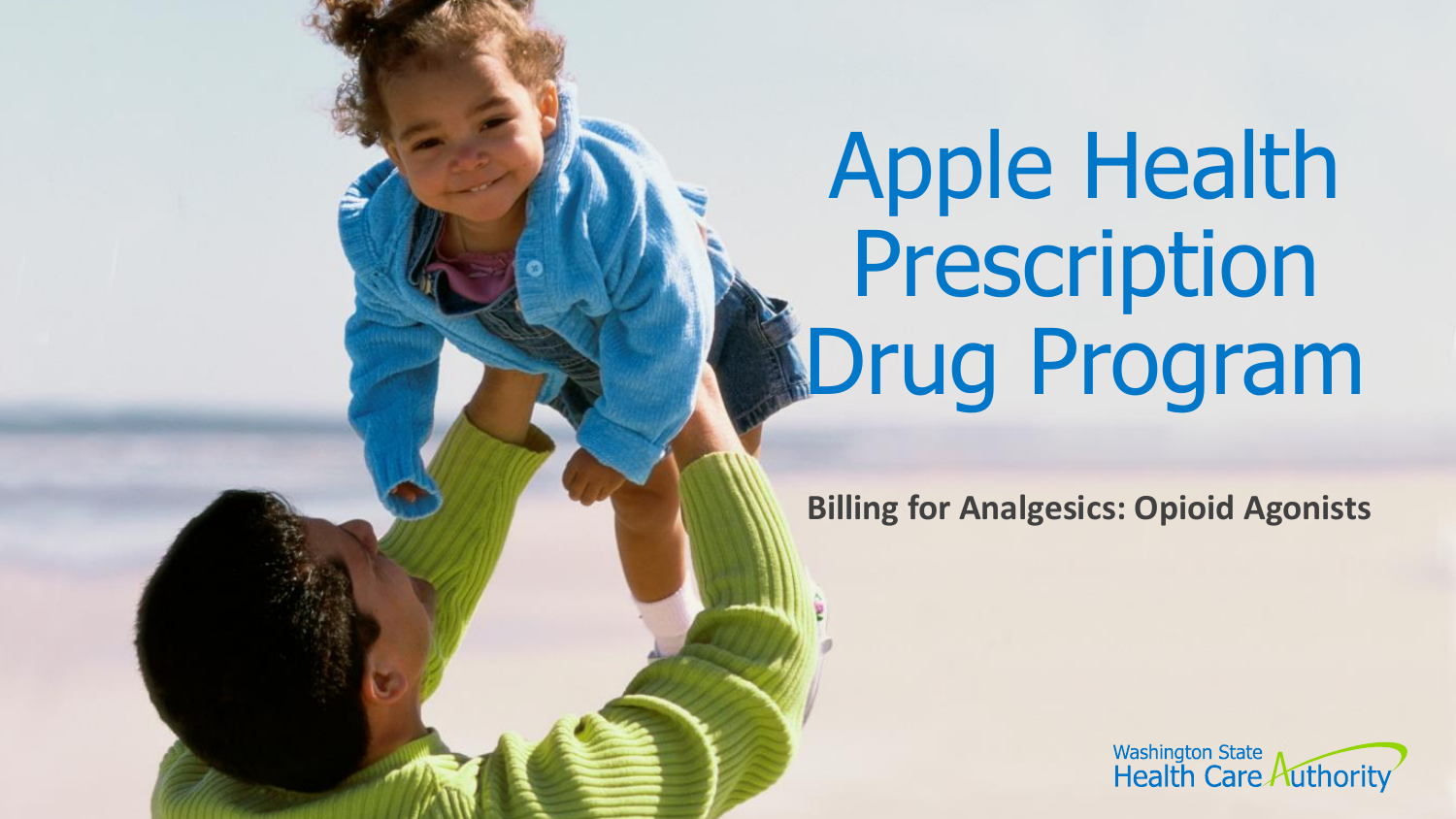# Prescription Drug Program Vision

#### Everyone has access to affordable, evidence-based cures.

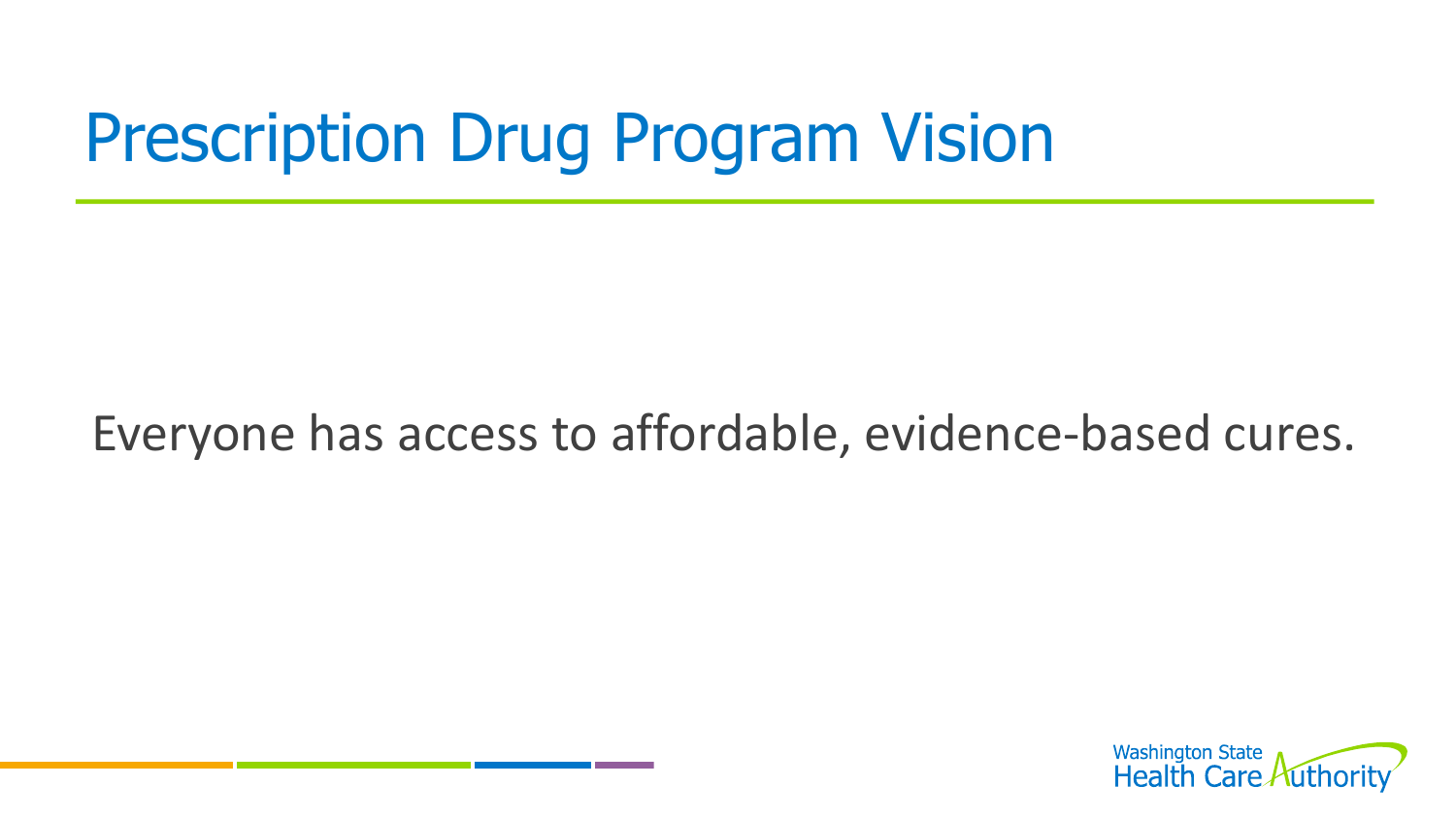### New Limit for Opioid Claims

**What's new?**

120 Morphine Milligram Equivalent (MME) per day limit.

Pharmacy claims for opioids will reject if a single prescription or a combination of prescriptions exceed the MME limit.

An example of what the reject message may say: MED 120.00 exceeded;Ttl MED 122.99MG

**\* Please note MED = morphine equivalent dose and is interchangeable with MME.** 

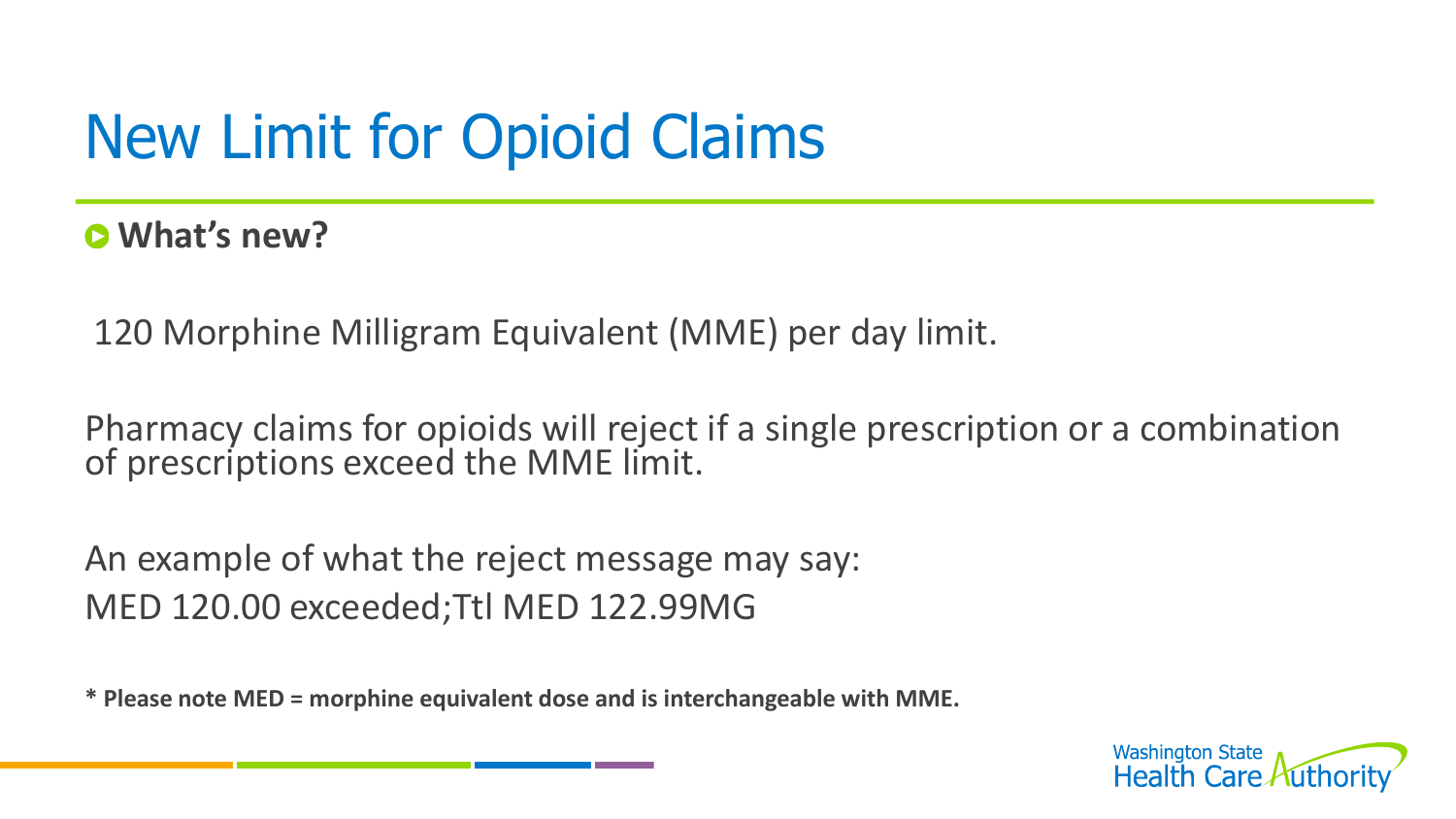### Action to Take When A Claim Rejects for Exceeding the MME Limit

The pharmacy claim for an opioid rejected for exceeding the MME limit.

#### **What Should I do?**

Request a prior authorization.

To request prior authorization go to the client or member's enrolled Apple Health plan's website or contact the plan.

| <b>Apple Health Plan</b>                    | <b>Contact Number</b> |
|---------------------------------------------|-----------------------|
| Amerigroup (AMG)                            | 1-800-600-4441        |
| Apple Health (Medicaid) fee-for-service     | 1-800-562-3022        |
| Community Health Plan of Washington (CHPW)  | 1-800-440-1561        |
| Coordinated Care of Washington (CCW)        | 1-877-644-4613        |
| Molina Healthcare of Washington, Inc. (MHW) | 1-800-869-7165        |
| United Healthcare Community Plan (UHC)      | 1-877-542-8997        |

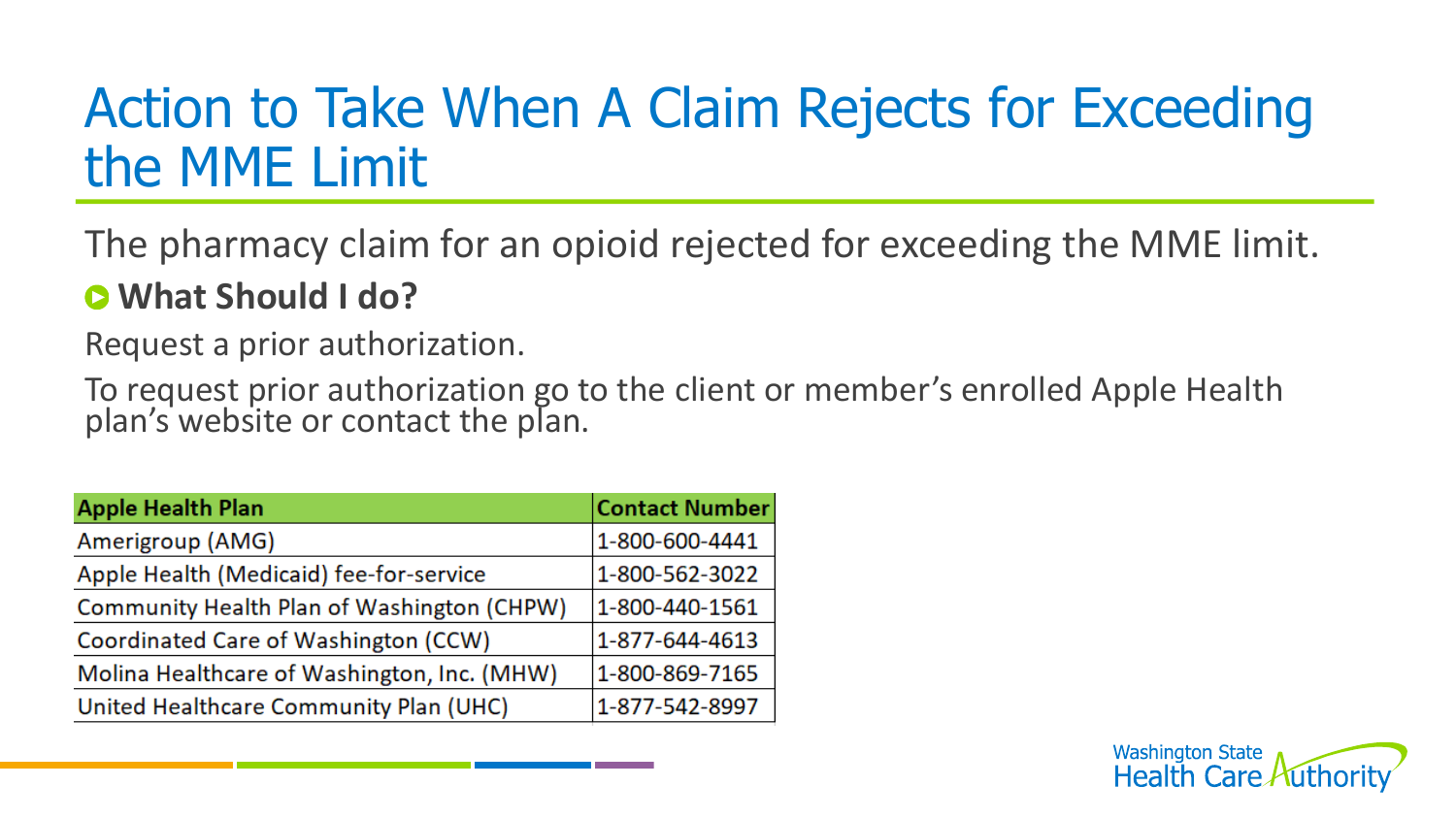# Exceptions to the MME Limit

 $\bullet$  Will there be exceptions to the MME limit?

- Clients or members who are established on daily doses greater than 200 MME prior to November 1, 2019 will be grandfathered for one year and will not be subject to the MME limit or to prior authorization unless their dose increases from the current regimen.
	- HCA defines established as having received 42 days of opioids in the 90 days prior to November 1, 2019 .
- If a client or member is new to Apple Health but has been previously established on daily doses greater than 200 MME prior to November 1, 2019 , contact the client or member's enrolled Apple Health plan to request prior authorization to remain at their current dose for one year.

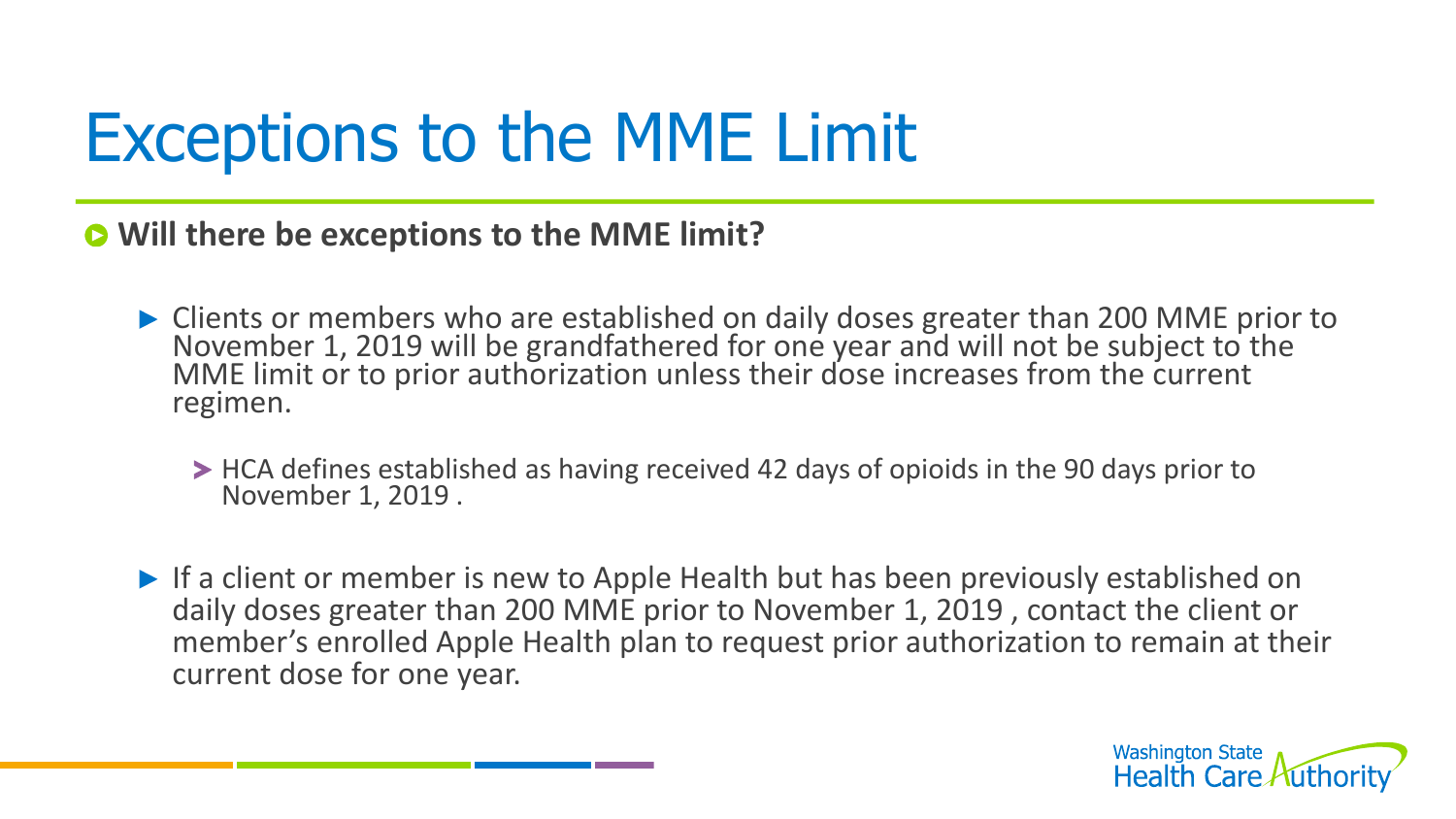# Additional Opioid Limits

**What about the limits effective November 2018?**

The limits effective November 2018 will still apply.

- ▶ Acute pill limits
	- no more than 18 pills for clients or members under 21 per prescription
	- no more than 42 pills for clients or members 21 and older per prescription
- ▶ Prior authorization required for chronic opioid use (defined as greater than 42 days of opioids in a 90 day period)

Pharmacy claims for opioids may reject for any of the limits or a combination of these limits if also exceeding 120 MME per day.

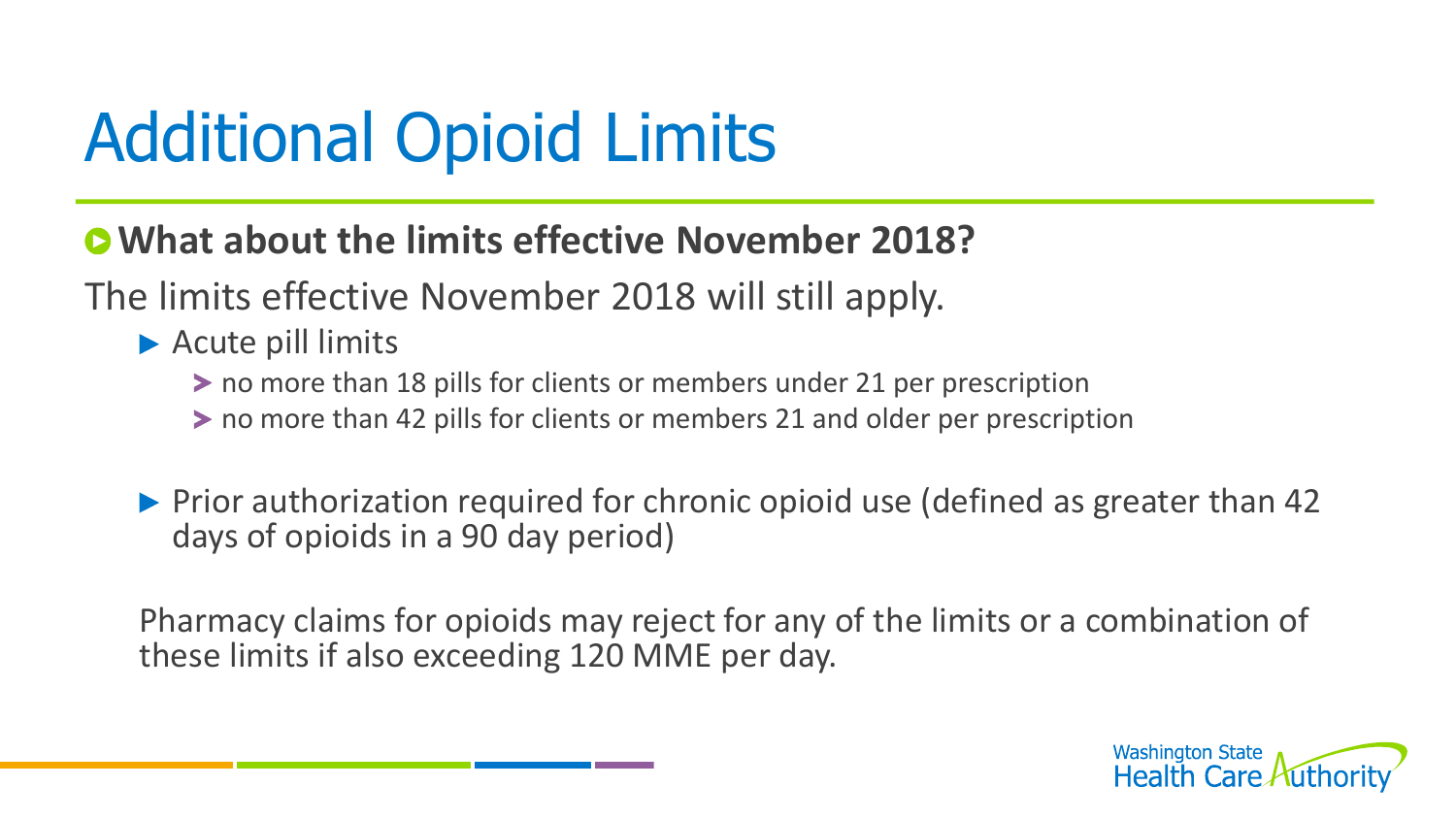### Action to Take When A Claim Rejects for Exceeding A Limit or Combination of Limits

#### **O** Verify if the client or member meets one of the exceptions.

**\***Please see the client or member's enrolled Apple Health Managed Care plan's website for specifics on how to submit expedited authorization codes.

- ▶ Client or member is receiving active cancer treatment, hospice care, palliative care, or end of life care
	- Bill the claim using an expedited authorization code (EA) of 85000000540. This code will override the 18 or 42 doses, and the chronic use limit, but **NOT** the 120 MME limit.
- **Prescriber has indicated "EXEMPT" for medically necessary condition** 
	- Bill the claim using an expedited authorization code (EA) of 85000000541. This code will override the 18 or 42 doses, but does NOT override the chronic use limit (42 days in a 90 day period) or the 120 MME limit.
- ▶ Verify if the client or member was previously established on daily doses greater than 200 MME prior to October 1, 2019
	- If yes, contact the client or member's enrolled Apple Health plan to request prior authorization to remain at their current dose for one year.

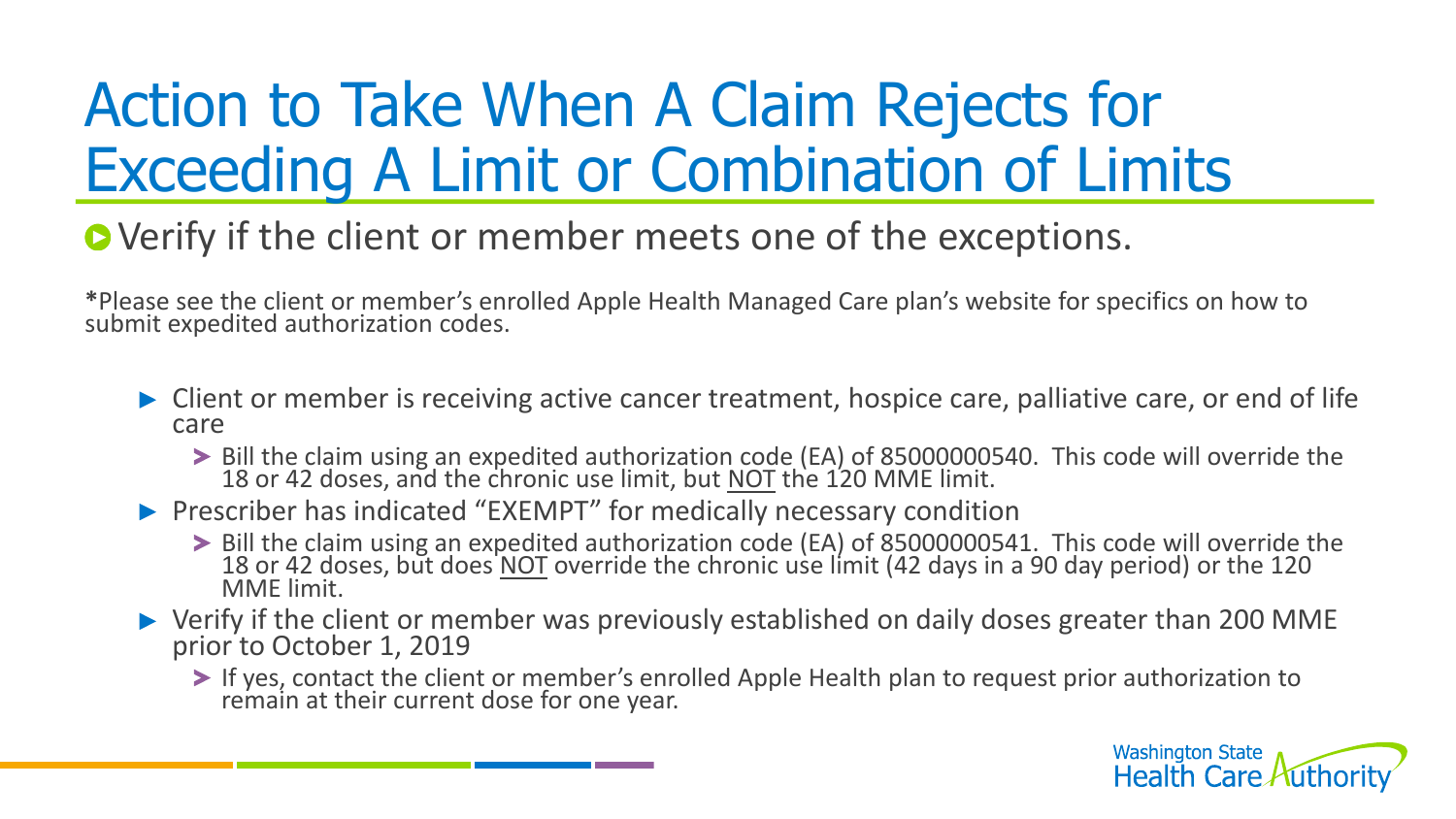### Action to Take When An Exception Does Not Apply

You reviewed the exception criteria and the client or member does not qualify for an exception.

#### **What Should I do?**

Request a prior authorization.

To request prior authorization go to the client or member's enrolled Apple Health plan's website or contact the plan.

| <b>Apple Health Plan</b>                    | <b>Contact Number</b> |
|---------------------------------------------|-----------------------|
| Amerigroup (AMG)                            | 1-800-600-4441        |
| Apple Health (Medicaid) fee-for-service     | 1-800-562-3022        |
| Community Health Plan of Washington (CHPW)  | 1-800-440-1561        |
| Coordinated Care of Washington (CCW)        | 1-877-644-4613        |
| Molina Healthcare of Washington, Inc. (MHW) | 1-800-869-7165        |
| United Healthcare Community Plan (UHC)      | 1-877-542-8997        |

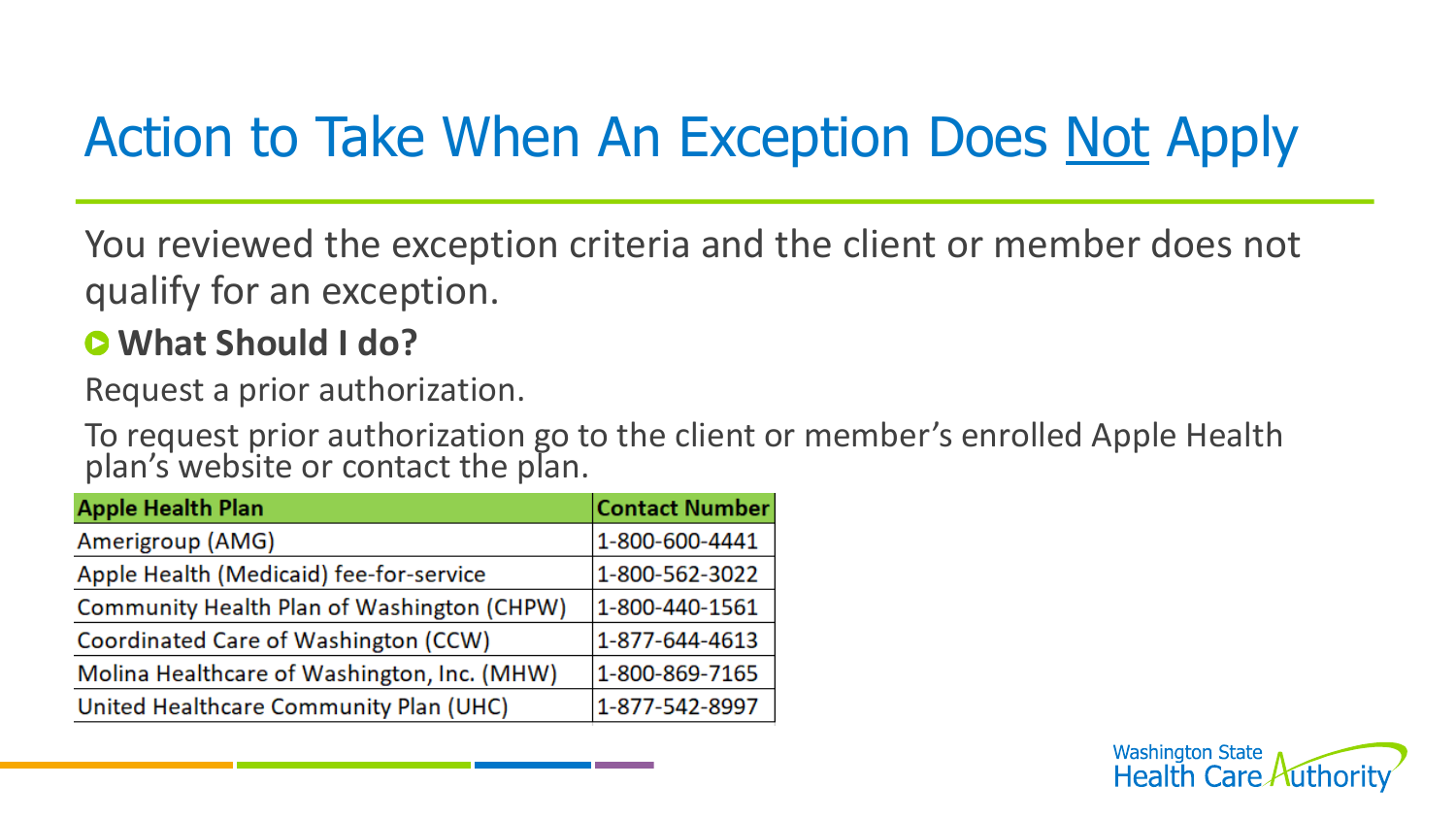# Other Restrictions on Opioids

#### **Are there other restrictions on opioids claims?**

Yes. Some opioids require prior authorization to validate the drug specific criteria is met. When HCA develops a drug specific policy it is published at:

[https://www.hca.wa.gov/billers-providers-partners/programs-and](https://www.hca.wa.gov/billers-providers-partners/programs-and-services/apple-health-medicaid-drug-coverage-criteria)services/apple-health-medicaid-drug-coverage-criteria

Examples of opioids with their own drug specific policies are:

- **O** [Methadone](https://www.hca.wa.gov/assets/billers-and-providers/Methadone.pdf)
- **O** [Buprenorphine](https://www.hca.wa.gov/assets/billers-and-providers/MAT_buprenorphine_products.pdf)
- **O** [Transmucosal fentanyl](https://www.hca.wa.gov/assets/billers-and-providers/transmucosal-fentanyl-products.pdf)

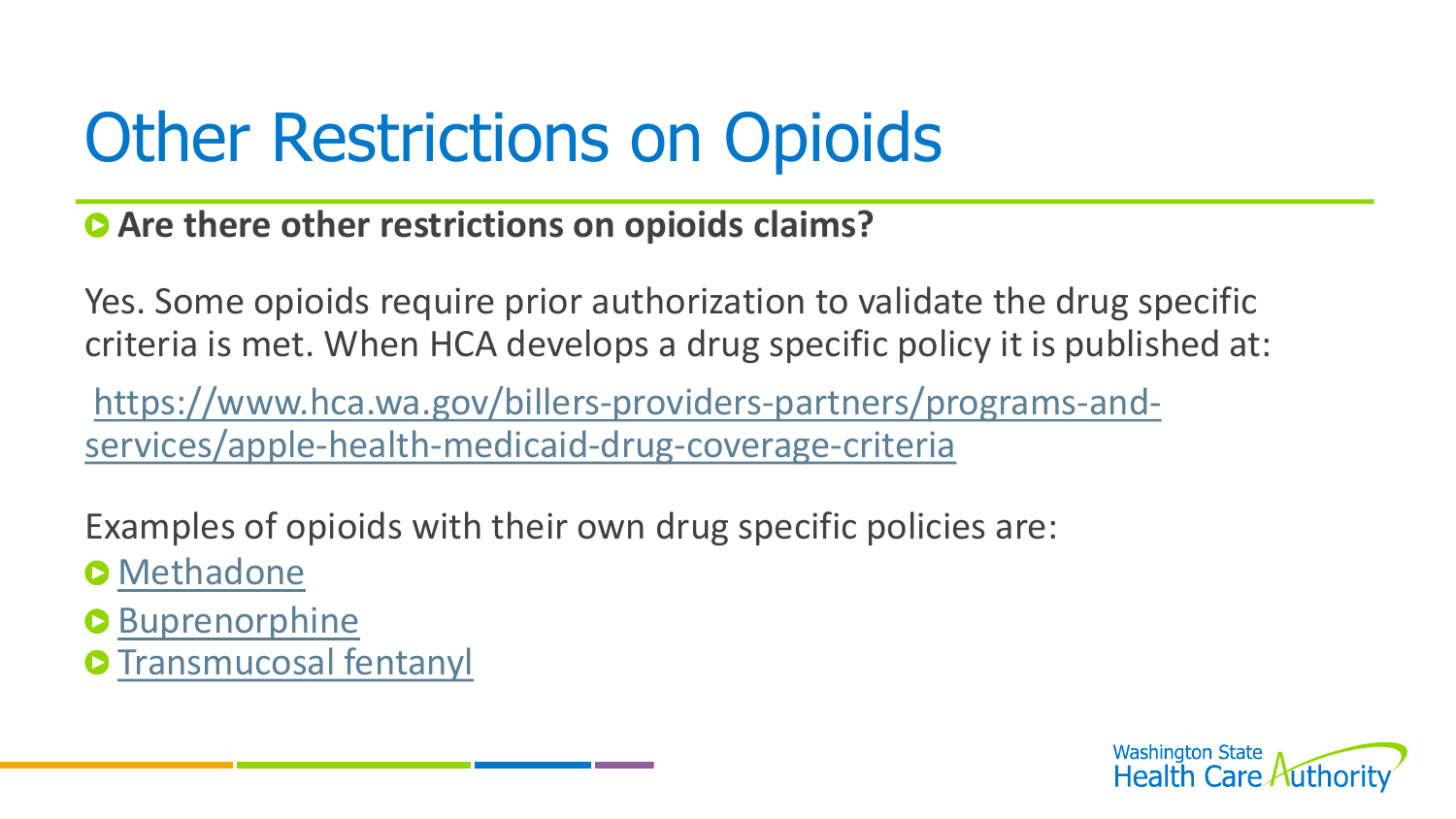# Other Reasons An Opioid Claim May Reject

**Are there other reasons a claim may reject?** 

Yes. There are many edits applied to each claim in the adjudication process. Some example reasons a claim may reject are:

- **Invalid client ID**
- **Invalid prescriber NPI**
- **Invalid pharmacy NPI**
- Refill too soon
- Mon-preferred drug

Each edit will provide guidance on steps to take for resolution.

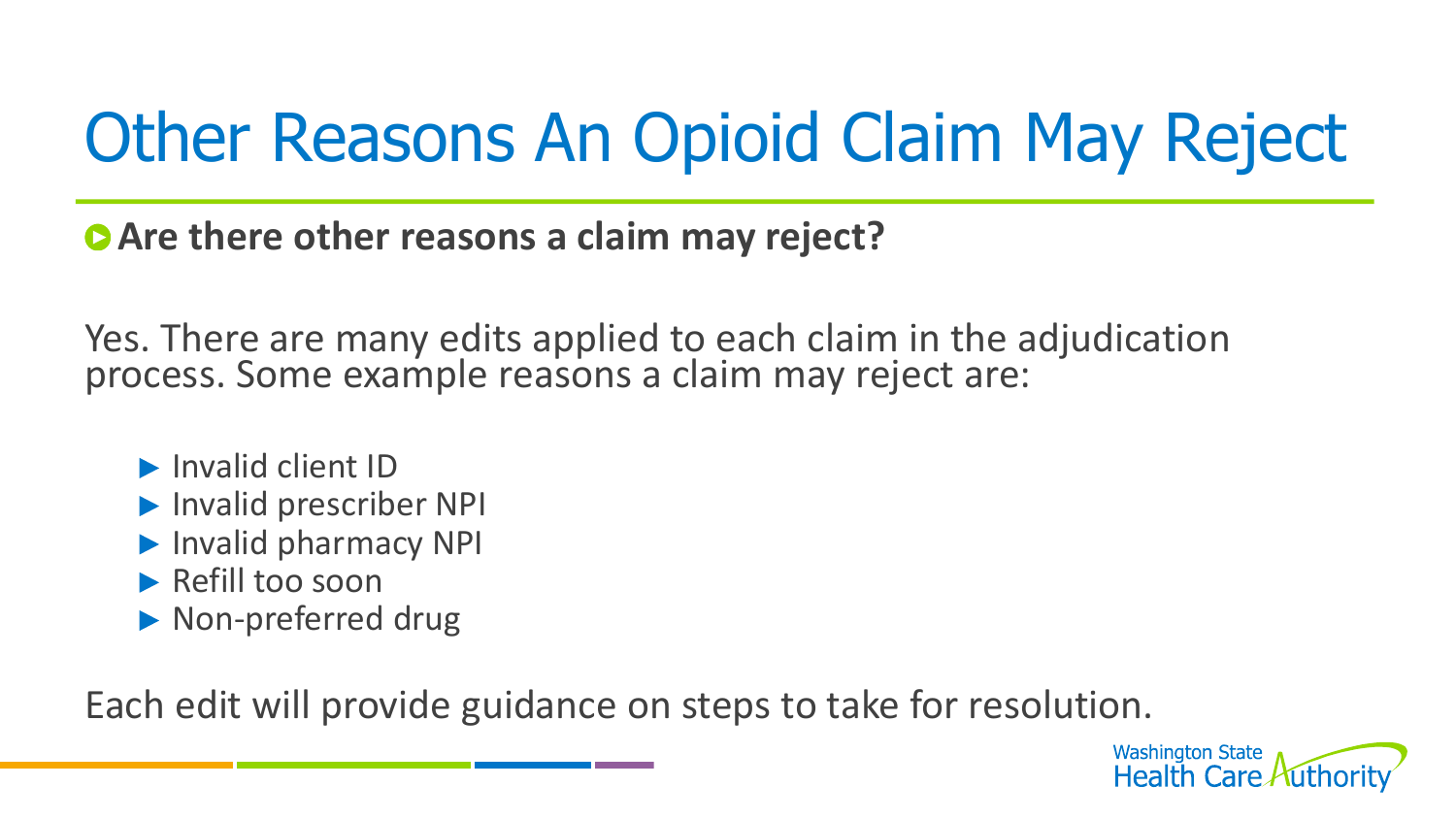### What if a Client Wants to Pay Cash?

Per the Billing a Client **[WAC 182-502-0160](https://apps.leg.wa.gov/WAC/default.aspx?cite=182-502-0160)** clients may not pay cash for a covered service unless prior authorization has been requested and denied.

A rejected claim does NOT equal a denial.